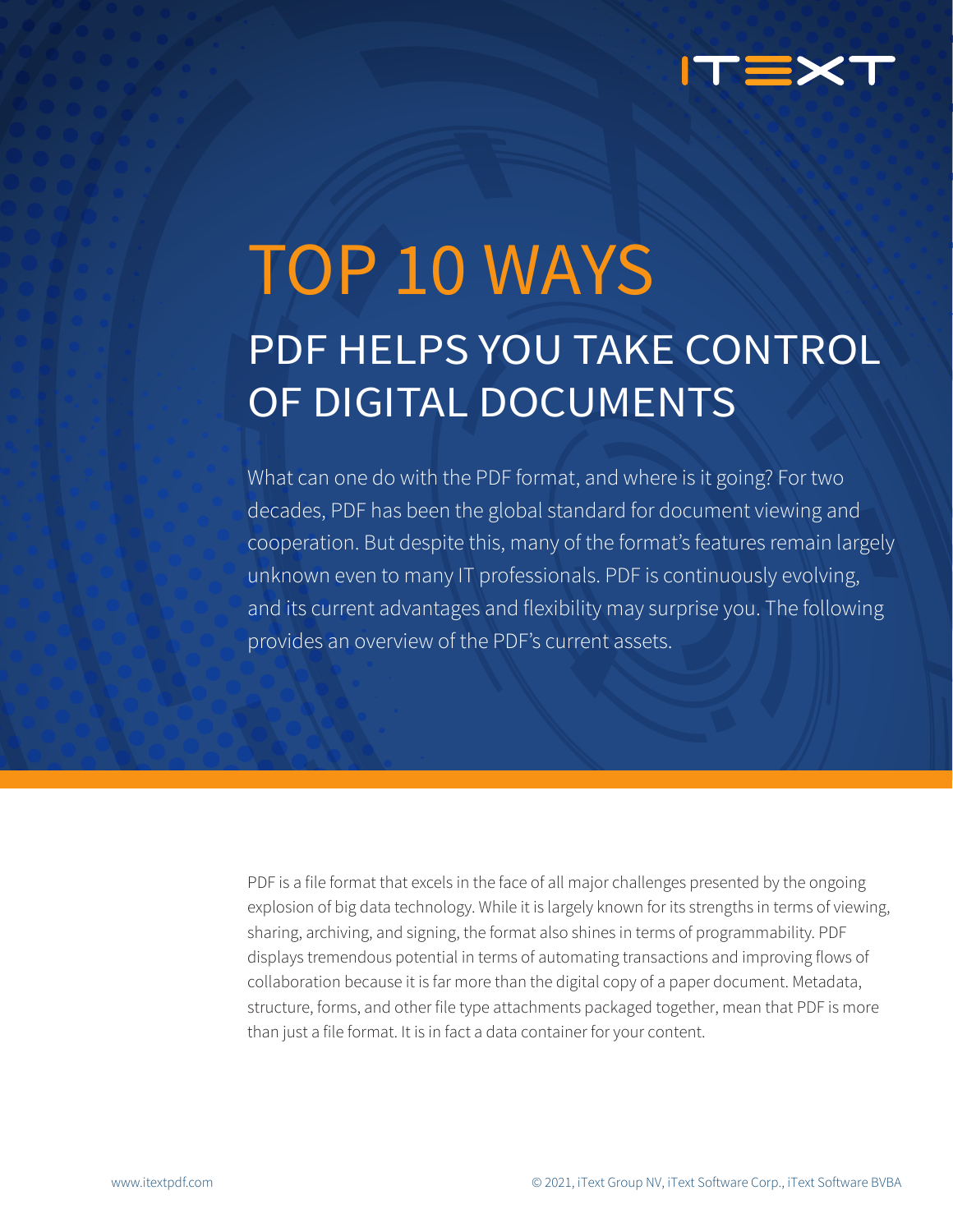The strengths of the PDF format make it difficult to imagine a well-designed document solution that does not integrate PDF files in a central way. The format has a great deal to offer because it responds by design to most of the challenges encountered in building a digital document workflow, whether they are related to data processing, long-term archiving, digital signatures and security, or cross-platform sharing.

# **THE EXPLOSION OF DOCUMENTS AND TECHNOLOGIES**

Our economy runs on documents: there are entire sectors of the economy - IT, finance, accounting, sales, marketing, legal services and many more – where treatment of information represents all of the business. In these sectors, much of the difference between runaway success and rapid failure is made by decisions on document management. Documents are business-critical, and their number and complexity increases every year by orders of magnitude.

| ८३         | <b>Customer communications</b>                                                         |
|------------|----------------------------------------------------------------------------------------|
| ಗು         | Accepting and confirming orders (receipts, e-tickets)                                  |
| ᡶ          | Internal communications (banking records, business plans, contact information)         |
| 的          | Legal agreements (contracts, approvals, insurance policies, leases,<br>property deeds) |
| laall      | Reporting output (financial statements, tax returns)                                   |
| y          | Product design (engineering diagrams)                                                  |
| ھئ         | Software licenses and product keys                                                     |
| $60^\circ$ | Customer relationship management data                                                  |
| <b>E</b>   | Payroll records                                                                        |

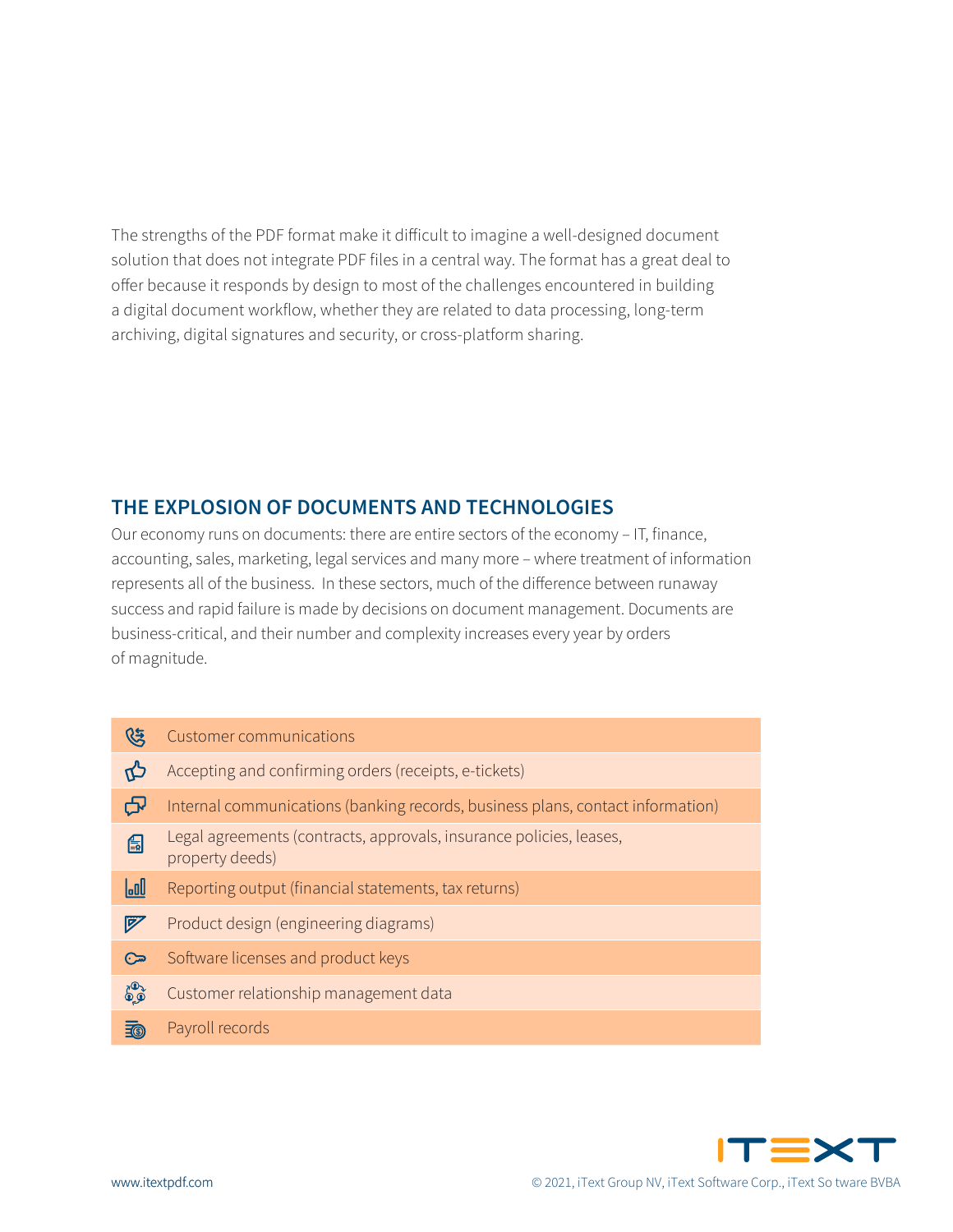#### **Innovation is changing the nature of documents…**



**Your mobile app** collects customer data via form and flattens it into a document



**Your accounting system** produces personalized invoices to be sent to customers



**Your software** seamlessly generates customer orders from a database



**Your e-commerce**  web portal produces barcoded e-tickets

Advancements in browser, HTML, CSS and mobile technology have enabled us to introduce interactive and richly formatted publication experiences to all. Even more, branded and customized applications produce new types of interactive documents for all devices, forms and functions.

#### **...** while legislation is keeping them in place

Because any file can be conceivably used in court, organizations must be able to prove the integrity and authenticity of the files at their disposal. As a result, these interactive documents need to be reconciled by law with document management retention and destruction practices and standards. Unfortunately, most modern IT systems are challenged to continuously innovate while maintaining complete reliability.

## The goal has shifted over the past two decades from merely generating, printing and transporting documents to managing big data intelligently.

Professional IT systems are supposed to increase productivity and improve business processes. However, most modern IT systems are challenged to continuously innovate. The numbers below illustrate how elusive the goals of the information revolution remain. Still true today, most businesses are bogged down by sub-optimal search processes even with common practices, such as customer correspondence.

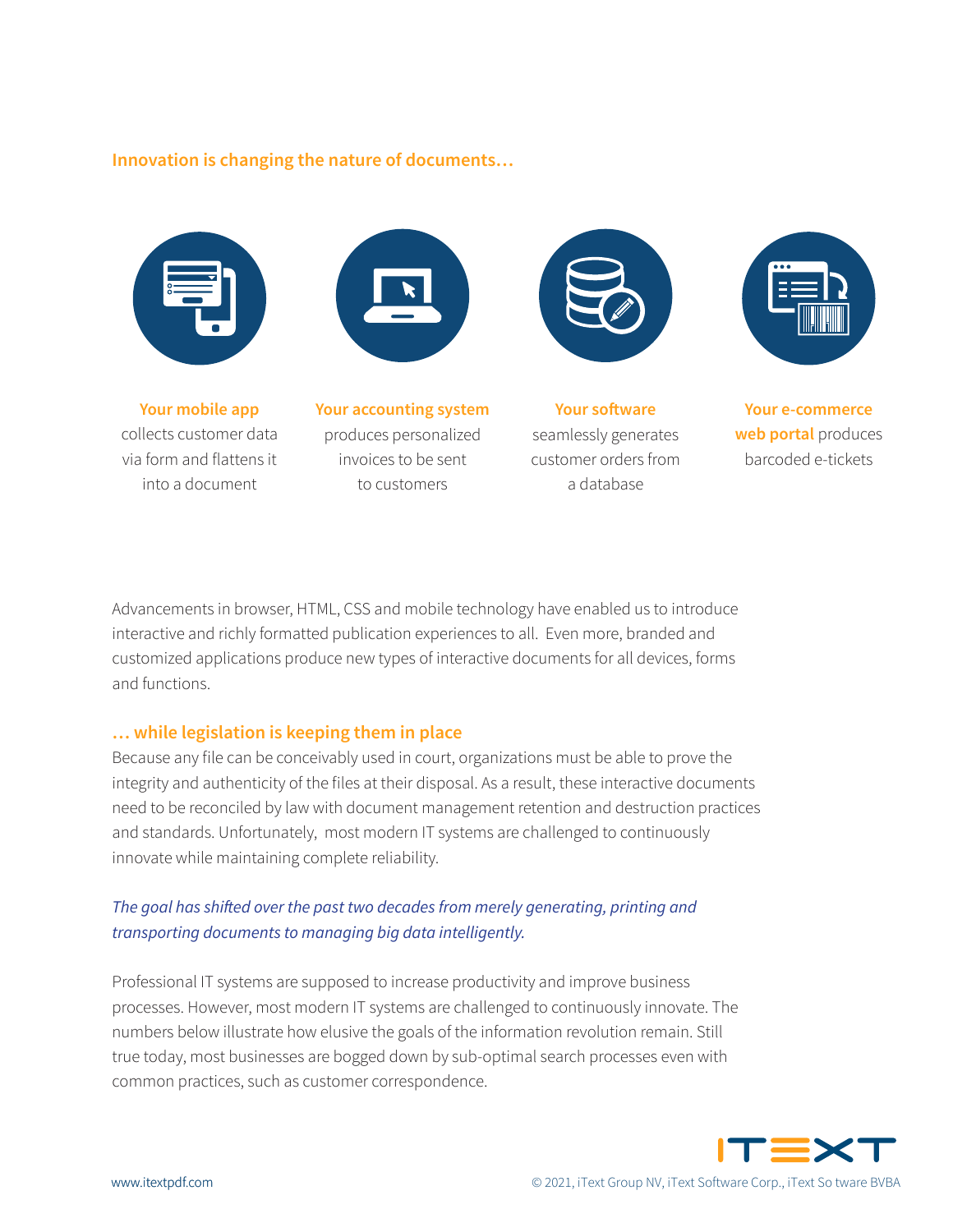## THE TRUE COST OF DOCUMENT CHALLENGES PER EMPLOYEE



The cost to business can be overwhelming:

- A great deal of company information is vulnerable to theft or loss, either because it exists only as paper documents or in unencrypted digital files that are not backed up
- · Filing, organizing, and retrieving documents physical or digital takes too much time
- Documents and files often get lost or misplaced, costing valuable time to find or replace (if replacement is an option)

Ideally, we would have a single file format that is nimble enough for the newest technology but embeddable within legacy business systems to mitigate risk

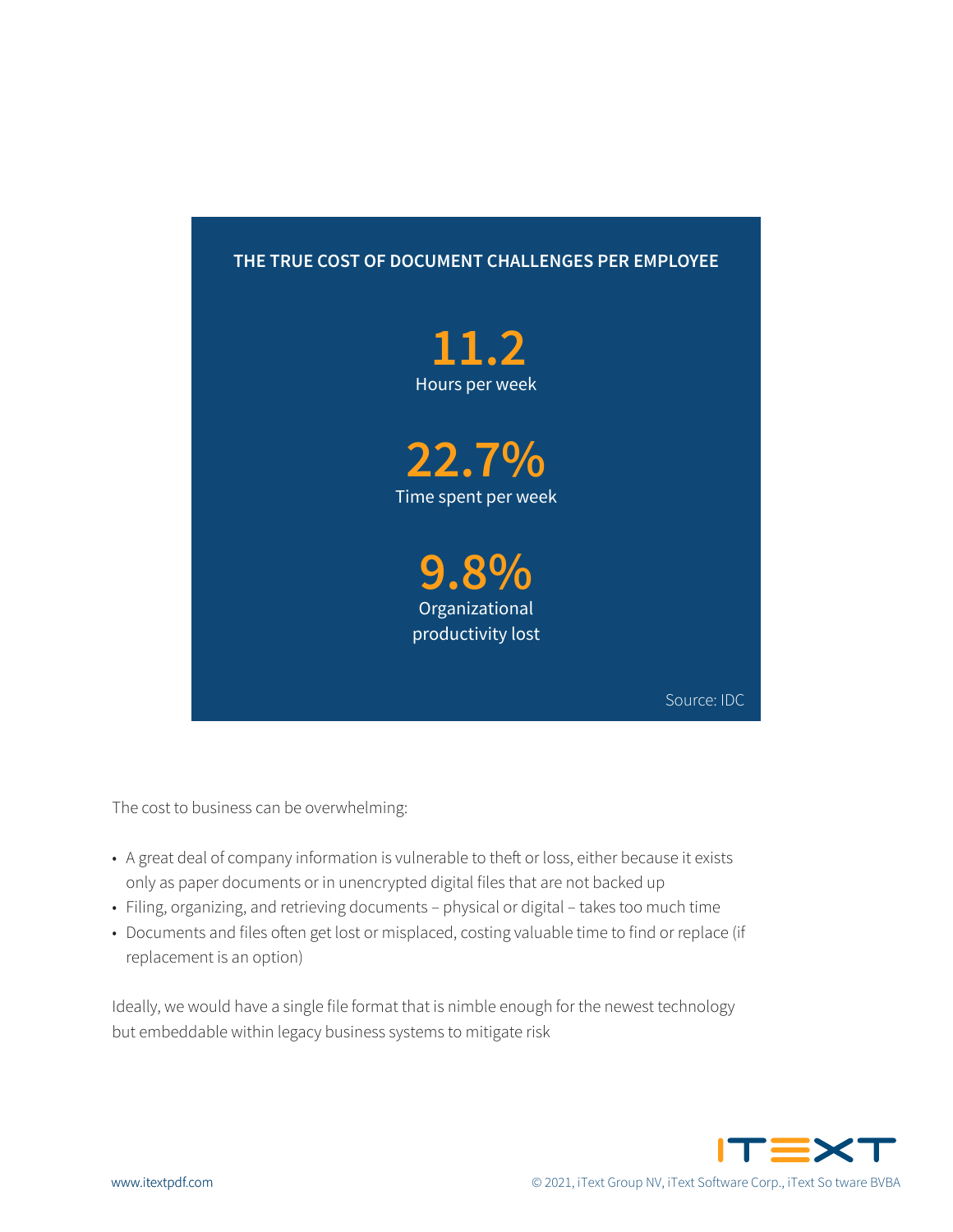## **WHY PDF**

PDF (the Portable Document Format) was first introduced in the early 1990s as a way for documents to be shared and displayed on any computer using any operating system. Two and a half decades later, PDF has evolved into a versatile format for addressing our contemporary business challenges caused by the explosion of digital data.

- Self-contained, totally portable across platforms
- Tremendous flexibility and power in representing documents and forms
- Easy to create using hundreds or thousands of independent implementations
- May be secured for distribution and protection
- May be authenticated with digital signatures
- May include semantics to assist in content reuse and accessibility
- The non-proprietary, democratically-managed, globally-accepted de facto standard for electronic documents

## **What can PDF contain?**

# PDF is a "self-contained" document. It can contain content, other file types and interactive elements, as well as information about these elements:

#### Content

- Textual content: words, sentences, numeric values, tables
- Line art: curves, lines, shapes
- Pictures: raster images
- Multimedia and interactivity
- Markup and comments
- Display and navigation instructions
- Attachments and embedded files

#### Information about the content

- Semantic meaning and alternate information
- Notes and annotations
- Metadata & properties
- Measurements and geospatial information
- Attachments, including source documents



## **Spreadsheet Table**

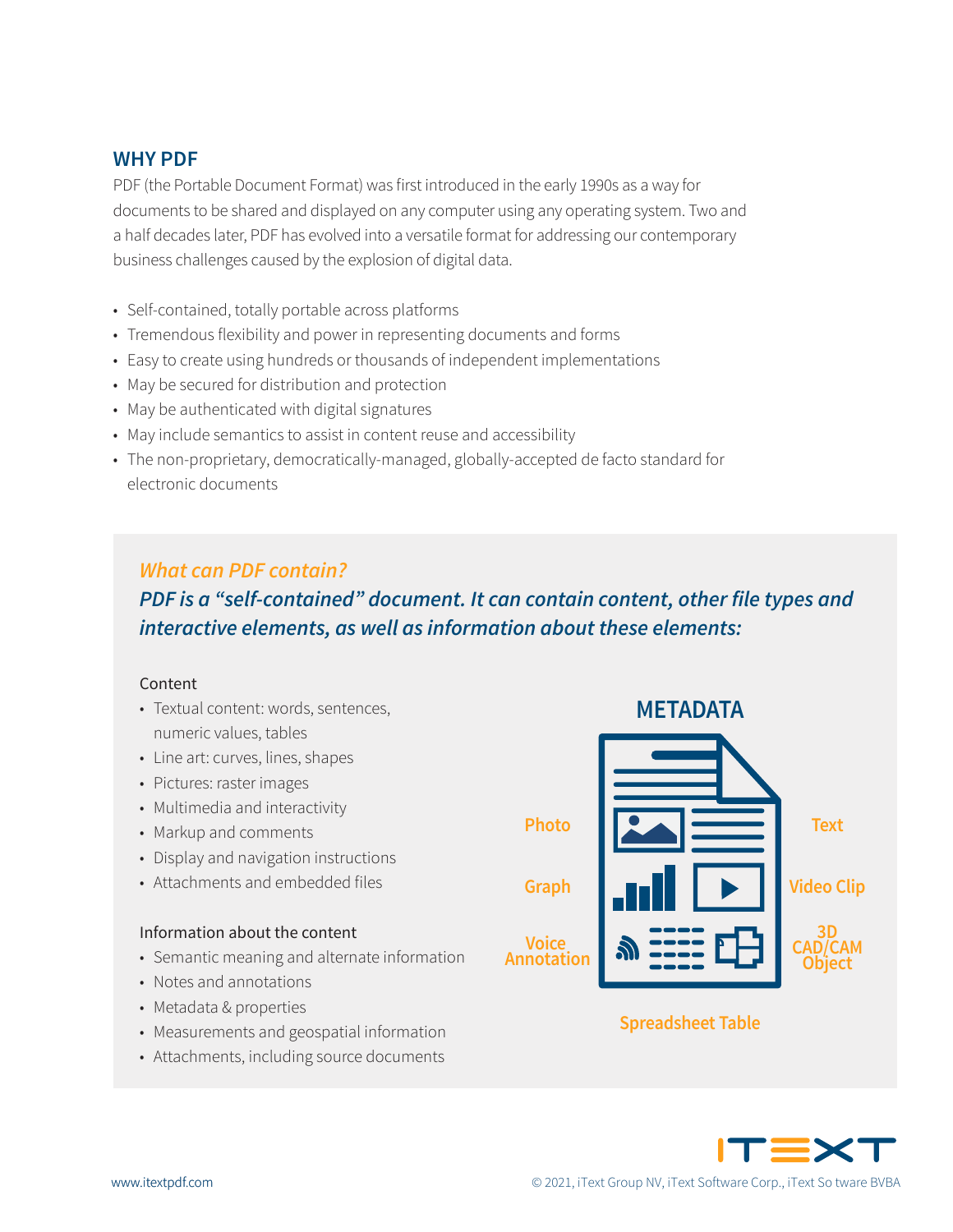## **PDF: AN OPEN STANDARD**

PDF has been an open, international standard since 2008 (ISO 32000) and is therefore freely implementable. Many software tools, either commercial or free, are available for PDF treatment.

Different styles of PDF exist, each one being tailored to specific business needs. Many industry standards, such as PAdES for digital signatures are also based on the major PDF standards.

Some of the most business-critical applications include:

| <b>PDF/A</b>  | Specialized for the digital preservation of electronic documents e.g. font embedding       |
|---------------|--------------------------------------------------------------------------------------------|
| <b>PDF/UA</b> | Designed to ensure accessibility for people with disabilities who use assistive technology |
| <b>PAdES</b>  | Ensures that digitally-signed documents may be used or archived for many years             |

## Did you know?

PDF is not a proprietary format, but an open, democratically managed international standard supported by thousands of developers worldwide.



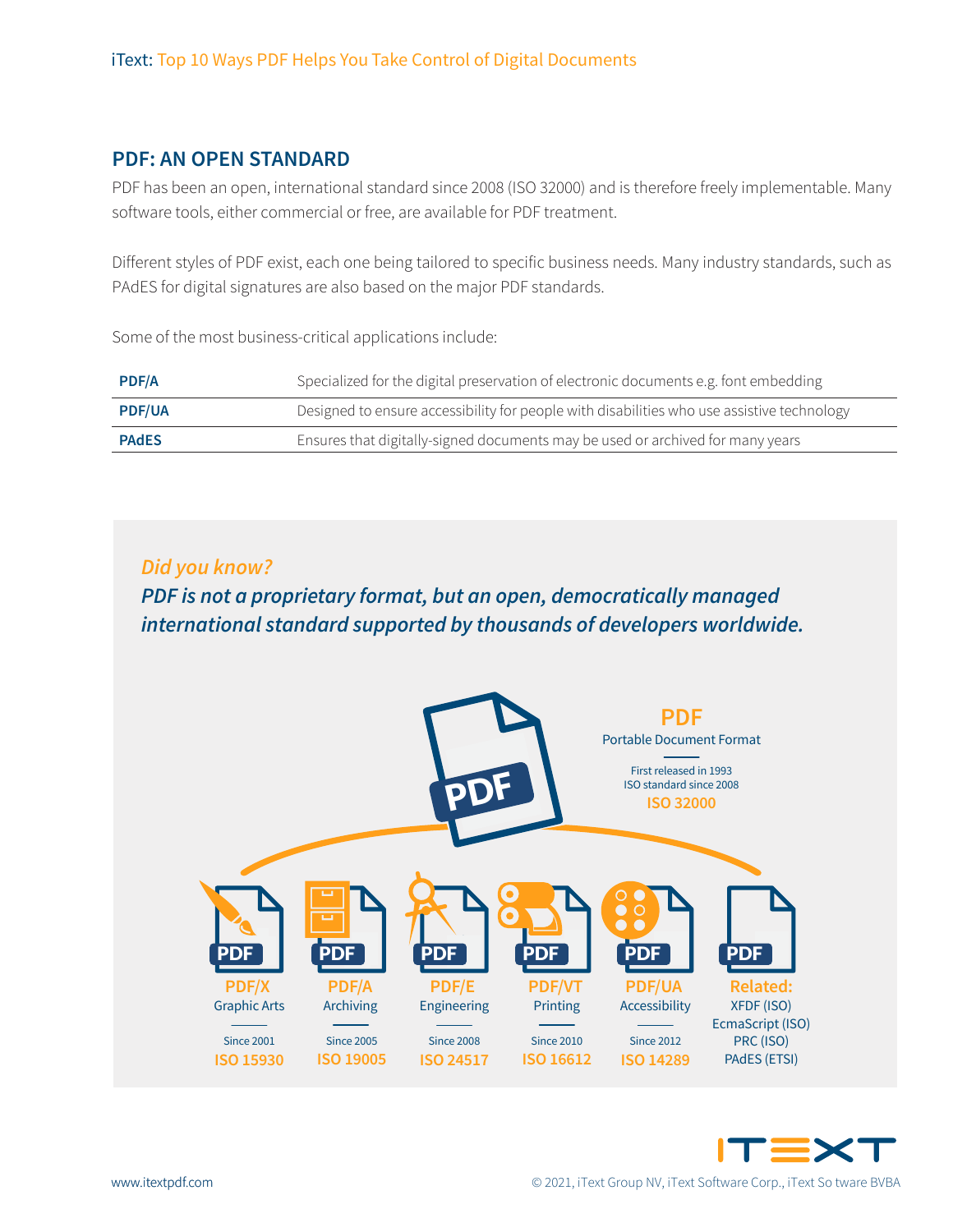## **MEETING BUSINESS CHALLENGES**

PDF is much more than an "image" of a paper document. As we saw earlier, it can have internal structure, interactivity, workflows, forms, and various file types, that can be understood not only by humans, but also by machines. Such features make it a central file format to many web and in-house enterprise systems, with the potential of:

- Automating transactions for thousands of documents
- Personalizing communications with linking to data sources
- Speeding up reviews and approvals with digital signature
- Managing Big Data by structuring and indexing files
- Archiving and storing for the long-term with embedded fonts and other file types
- E-discovery and legal compliance

...and so much more. For most document management challenges, PDF is a reliable backbone.

The following Top 10 unique applications of PDF make it an indispensable tool for any business or government looking to mitigate risk, or get a handle on the digital document chaos.

| <b>PDF CAPABILITIES</b>                                                                                                                                                                                                                                                                                                                                                                                                                                                                                                   | <b>BUSINESS BENEFITS</b>                                                                                                                                                                                                                                                                                                            |
|---------------------------------------------------------------------------------------------------------------------------------------------------------------------------------------------------------------------------------------------------------------------------------------------------------------------------------------------------------------------------------------------------------------------------------------------------------------------------------------------------------------------------|-------------------------------------------------------------------------------------------------------------------------------------------------------------------------------------------------------------------------------------------------------------------------------------------------------------------------------------|
| <b>LONG-TERM ARCHIVING</b><br>PDF/A<br>The PDF/A family of standards defines how to create<br>electronic documents that remain consistently reproducible<br>for several decades; PDF/A is by far the top choice<br>for archiving by all large companies, governments or<br>universities.                                                                                                                                                                                                                                  | <b>BUSINESS CONTINUITY</b><br>PDF largely solves the problem of technology<br>obsolescence. Furthermore, PDF usage makes the<br>containment of IT problems easy when they occur<br>because PDF files are autonomous blocks of information,<br>independent from each other.                                                          |
| DATA EXTRACTION AND ACCESSIBILITY<br>Logical structure and PDF/UA<br>A "tagged" PDF includes document structure and semantics<br>information to enable reliable text extraction and<br>accessibility. Tagged PDF defines a set of standard structure<br>types and attributes that allow page content (text, graphics,<br>and images) to be extracted and reused for other purposes.<br>PDF/UA ensures screen readers, screen magnifiers, joysticks<br>and other technologies can navigate and read electronic<br>content. | <b>MANAGING BIG DATA</b><br>Today, 90 percent of all current digital data is<br>unstructured, i.e. from sources that are not in<br>traditional databases, such as videos or image data.<br>Accessibility offered by PDF allows companies to create<br>smart documents that can be read not only by humans,<br>but also by machines. |

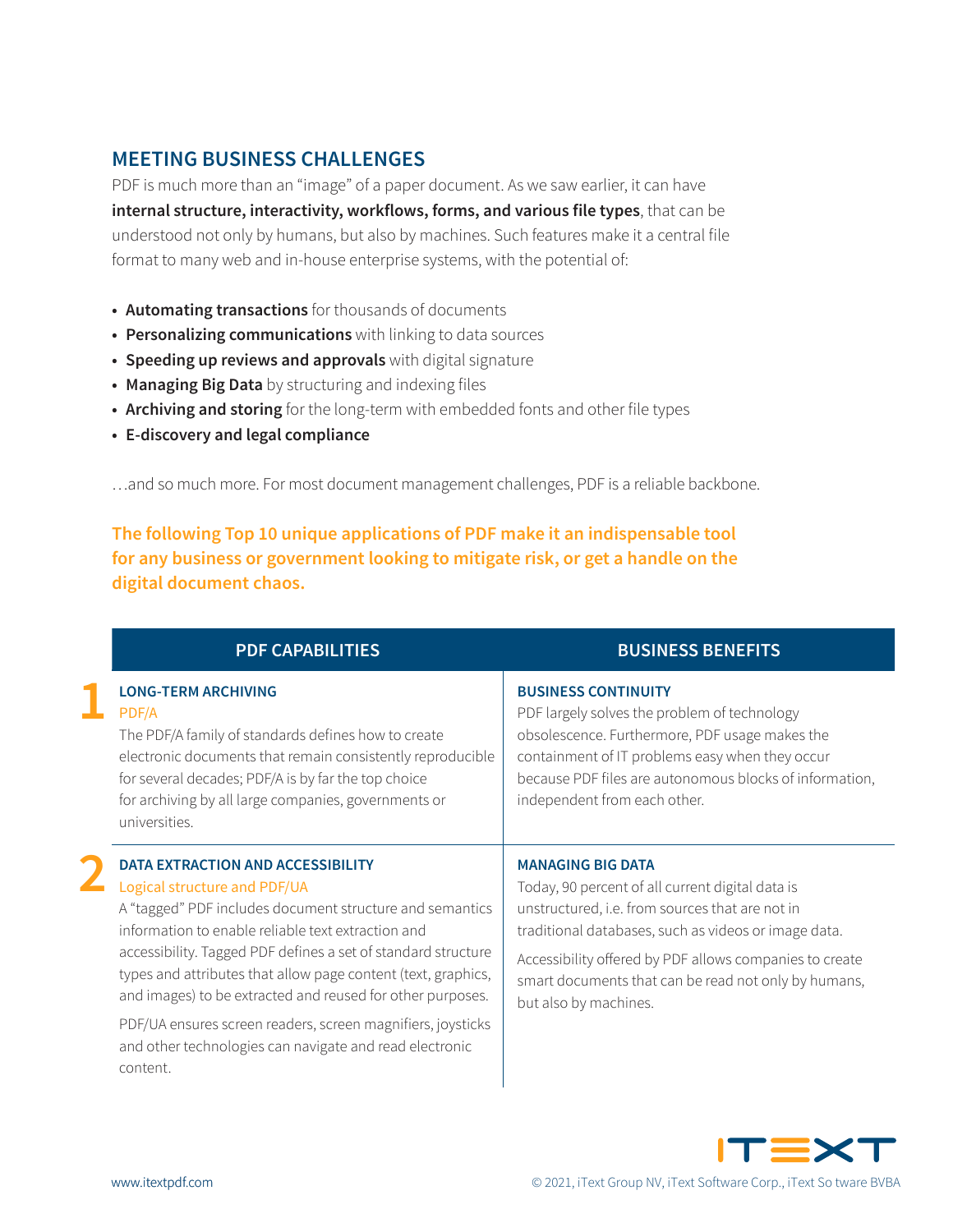| <b>PDF CAPABILITIES</b>                                                                                                                                                                                                                                                                                                                                                                 | <b>BUSINESS BENEFITS</b>                                                                                                                                                                                                                                                                                                                                                                                                                                                    |
|-----------------------------------------------------------------------------------------------------------------------------------------------------------------------------------------------------------------------------------------------------------------------------------------------------------------------------------------------------------------------------------------|-----------------------------------------------------------------------------------------------------------------------------------------------------------------------------------------------------------------------------------------------------------------------------------------------------------------------------------------------------------------------------------------------------------------------------------------------------------------------------|
| <b>DIGITAL SIGNING</b><br><b>Embedded electronic signatures</b><br>PDF has been explicitly compatible with embedded<br>electronic signatures for a very long time. Digital signatures<br>can provide a range of valuable capabilities, from tamper-<br>protection to authentication and revocation.                                                                                     | <b>FASTER APPROVAL PROCESSES AND SECURITY</b><br>Nearly all countries are moving towards a legal framework<br>that recognizes, under certain conditions, the same value<br>to digital evidence as to paper documents. While not<br>all governments are moving at the same pace, the PDF<br>format is encouraged by many legal systems.                                                                                                                                      |
| <b>BUSINESS PROCESS MANAGEMENT</b><br><b>Workflow programmability</b><br>PDF allows the management of all workflow elements:<br>data processing, role assignment, rule definitions etc.<br>The common platform of PDF technology allows users to<br>collaborate on document reviews online and offline.                                                                                 | <b>STREAMLINED PROCESSES AND INCREASED</b><br><b>COLLABORATION</b><br>PDF programming is easily integrated with existing<br>business applications (whether pertaining to chain<br>management, ERP or payroll and human resources),<br>resulting in greater productivity.                                                                                                                                                                                                    |
| <b>SECURITY AND PRIVACY</b><br>Authentication and verification<br>A PDF file may be encrypted for security using<br>password or certificate encryption, and digitally signed for<br>authentication.<br>The digital signature function enables verification that the<br>signed document has not been altered and was signed by<br>someone the recipient trusts.                          | <b>SECURE DOCUMENT EXCHANGE</b><br>While any file format can be tampered with, PDF is most<br>useful for creating and controlling feature-rich and secure<br>digital signature workflows. It is compatible with industry<br>best practices and is the basis for standardized document<br>exchanges, such as invoices and contracts.                                                                                                                                         |
| <b>DOCUMENT STANDARDS</b><br>International standard<br>PDF is the de facto standard nearly everywhere, and<br>increasingly de jure as well. Many governments require<br>the saving of non-editable documents in PDF/A format<br>(Denmark, France, Switzerland, Germany, and more). This<br>has also been common practice in the U.S. for many years,<br>especially in the court system. | <b>LEGAL COMPLIANCE</b><br>Current PDF versions adhere to all major international<br>standards. In one move, the business manager can<br>integrate his system within the international ecosystem of<br>norms - examples include:<br>• Section 508 (a U.S. federal amendment, which deals<br>with issues relating to access for disabled individuals)<br>• PAdES (a norm of the European Telecommunications<br>Standards Institute defining secure electronic<br>signatures) |

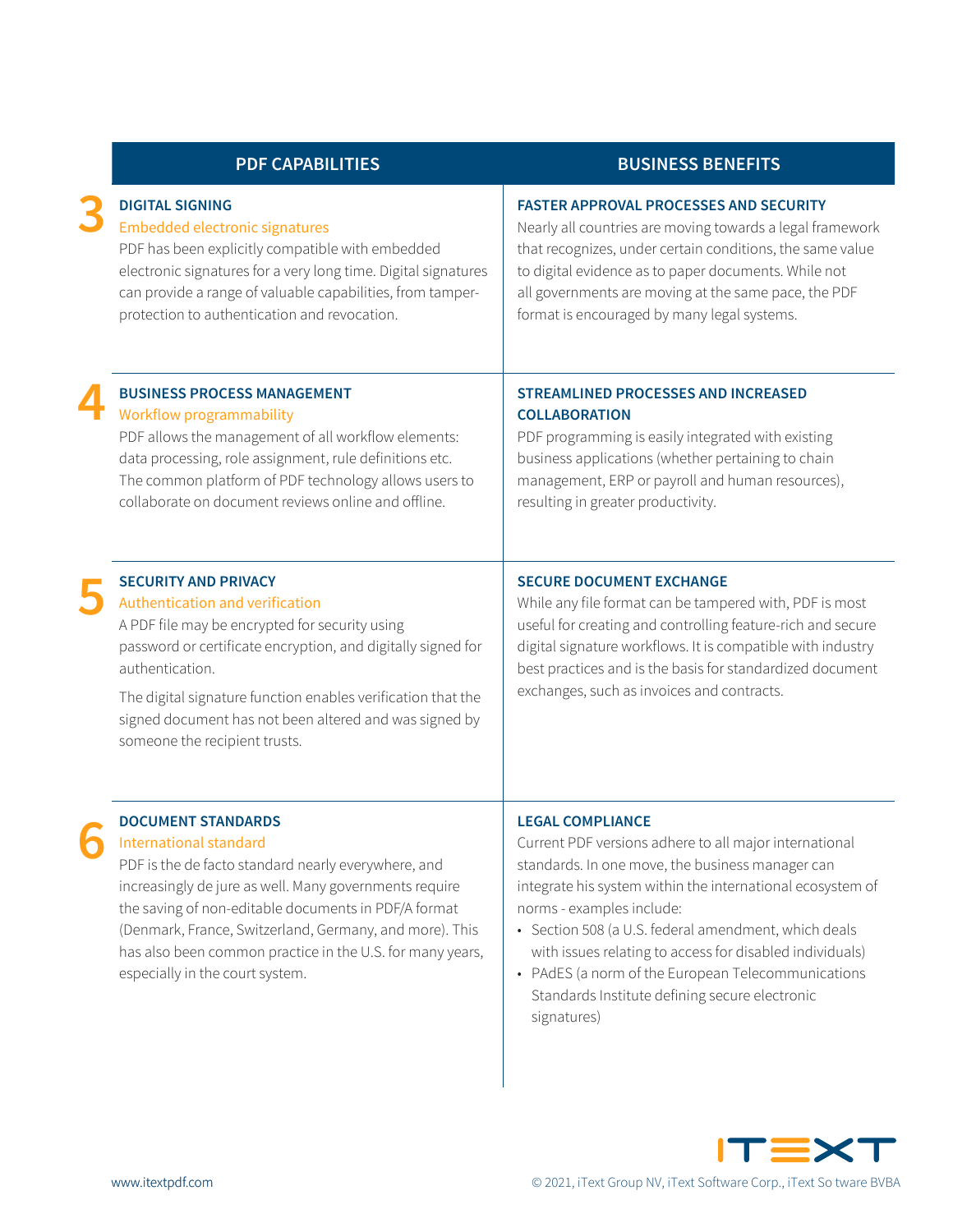| <b>PDF CAPABILITIES</b>                                                                                                                                                                                                                                                                                                                                                                   | <b>BUSINESS BENEFITS</b>                                                                                                                                                                                                                                                                                                                                |
|-------------------------------------------------------------------------------------------------------------------------------------------------------------------------------------------------------------------------------------------------------------------------------------------------------------------------------------------------------------------------------------------|---------------------------------------------------------------------------------------------------------------------------------------------------------------------------------------------------------------------------------------------------------------------------------------------------------------------------------------------------------|
| <b>CROSS-PLATFORM SHARING</b><br><b>PDF</b> ubiquity<br>The PDF format was originally created as an answer to the<br>challenge of consolidating heterogeneous digital data over<br>multiple platforms, and it remains the leader in the field.<br>PDF viewers are ubiquitous on PCs and bundled on nearly<br>all mobile devices.                                                          | <b>SYSTEM INTEROPERABILITY</b><br>Whether your applications are native, web, or hybrid, your<br>business will have increased leverage over all platforms<br>and formats. PDF guarantees near-universal accessibility,<br>now and in the future.                                                                                                         |
| <b>INCORPORATING DATA SOURCES</b><br>Dynamic and interactive forms<br>The PDF format is widely used for submitting and importing<br>data via interactive forms. The form fields' values may be<br>submitted in a number of formats, including HTML, FDF and<br>XFDF.                                                                                                                      | PERSONALIZED COMMUNICATION AND REPORTING<br>PDF forms integrate seamlessly with any number of<br>database solutions on the back end, resulting in quick<br>processing of large quantities of data.                                                                                                                                                      |
| <b>DOCUMENT FILING AND SEARCHING</b><br>Descriptive metadata<br>PDF files can contain a set of key/value fields, such as<br>author, title, subject, creation and update dates.<br>Also, using the Extensible Metadata Platform (XMP),<br>PDF allows metadata to be attached to any stream in<br>the document, such as information about embedded<br>illustrations and the whole document. | <b>EFFECTIVE EDISCOVERY</b><br>Electronic information is usually accompanied by<br>metadata, which is not found in paper documents, and<br>can play an important part as evidence. For example the<br>date and time a document was written could be useful in<br>a copyright case.                                                                      |
| <b>DOCUMENT USABILITY</b><br>Interactive objects and file attachments<br>PDF files may contain interactive elements such as links,<br>bookmarks, table of contents, annotations, form fields,<br>video and 3D objects.<br>Interactive elements help with individual document<br>navigation, grouping and indexing documents together.                                                     | <b>KNOWLEDGE TRANSFER</b><br>A well-built PDF allows readers to understand a document<br>with relative ease and accurately follow the instructions<br>they are given.<br>PDF makes documents comprehendible to both humans<br>and machines by introducing consistent terminology,<br>logical sentence structures, sections and paragraphs,<br>graphics. |



**ǖǕ**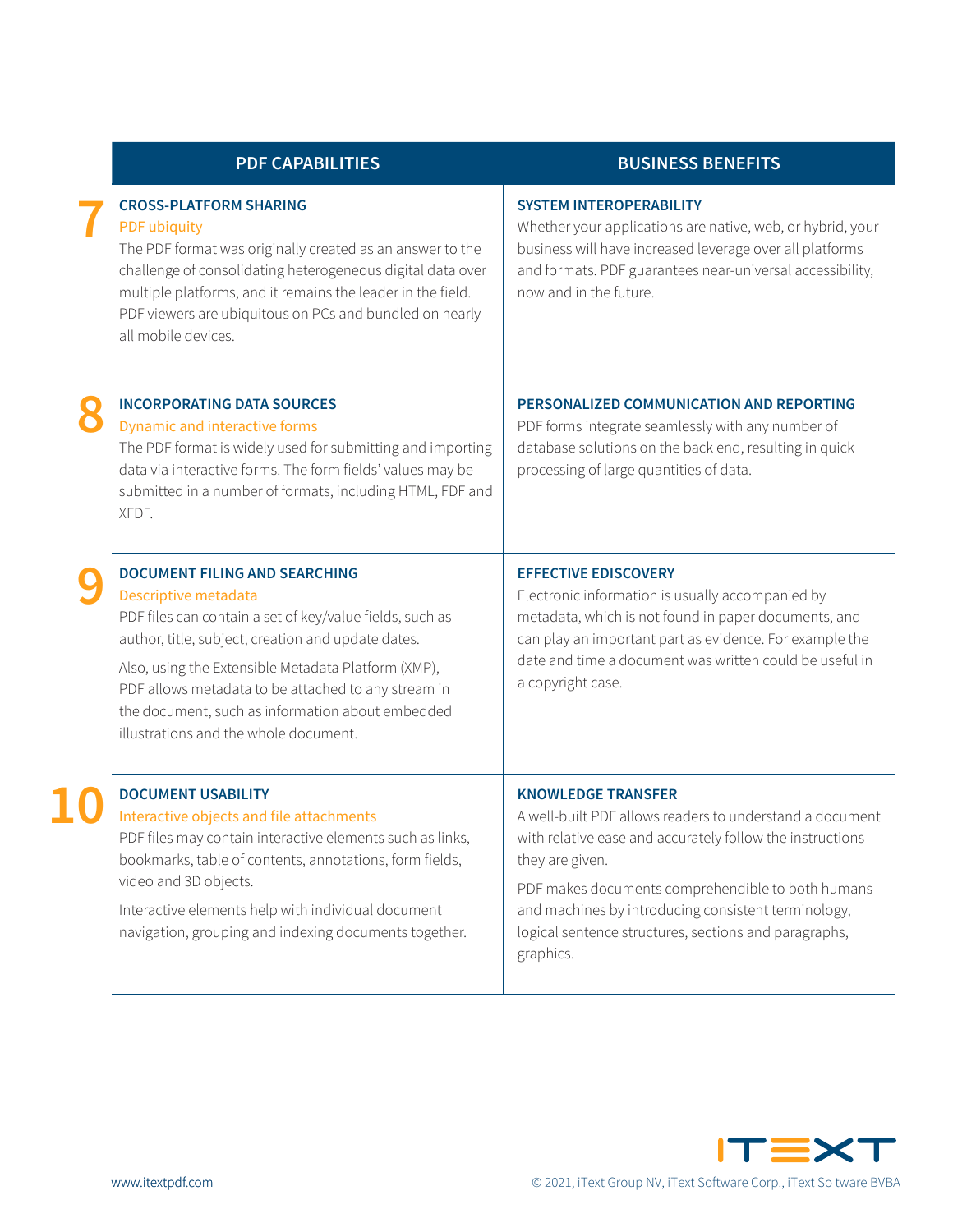# **EVALUATING SOLUTIONS**

As there are countless applications of PDF, so there are solutions that help businesses generate it. From manual one-by-one generation, to out-of-the box packaged solutions, to inhouse development bundled into your existing applications, your IT team has a lot to consider.

For some businesses, a manual or a pre-built out-of-the-box PDF solution may be doing a sufficient job. In many cases though, PDFs needs to be created in massive amounts, in an unattended mode. In addition, your requirements may be tied to business processes that are unique to your company or your existing company legacy systems such as websites, CRM, BPM, ERP and ECM.

In such cases, building in-house, or starting from scratch may be the way to go. For example:

- Your content is not available in advance, but is rather calculated based on user input or realtime database information.
- You have massive numbers of files need to be batch-created in unattended mode (for instance, inserting watermarks on a number of pages).
- Content needs to be customized or personalized on the fly.

## **Using a developer library**

With an in-house app, it's up to you to provide ongoing maintenance, upgrades and troubleshooting, as well as any needed end-user support. In addition, you need to build it for performance, features, and standards compliance.

When evaluating a solution, ask the following questions:

- Does it give you full control over building custom scenarios?
- Is it easy to get started for developers?
- Does it have clean licensing?
- Is it well documented?
- Is it supported and actively developed?
- Is it compliant with ISO and industry standards?
- Is it supported for the long-term?
- Does it have an active user community?
- Does it have all features that you need?
- Is it extendable to features needed in the long-run?
- Does it contain quality, fast and tested code?

By considering the factors above, your organization will be on the way to implementing a costeffective, future-proof solution that helps you mitigate risk and run a sustainable business.

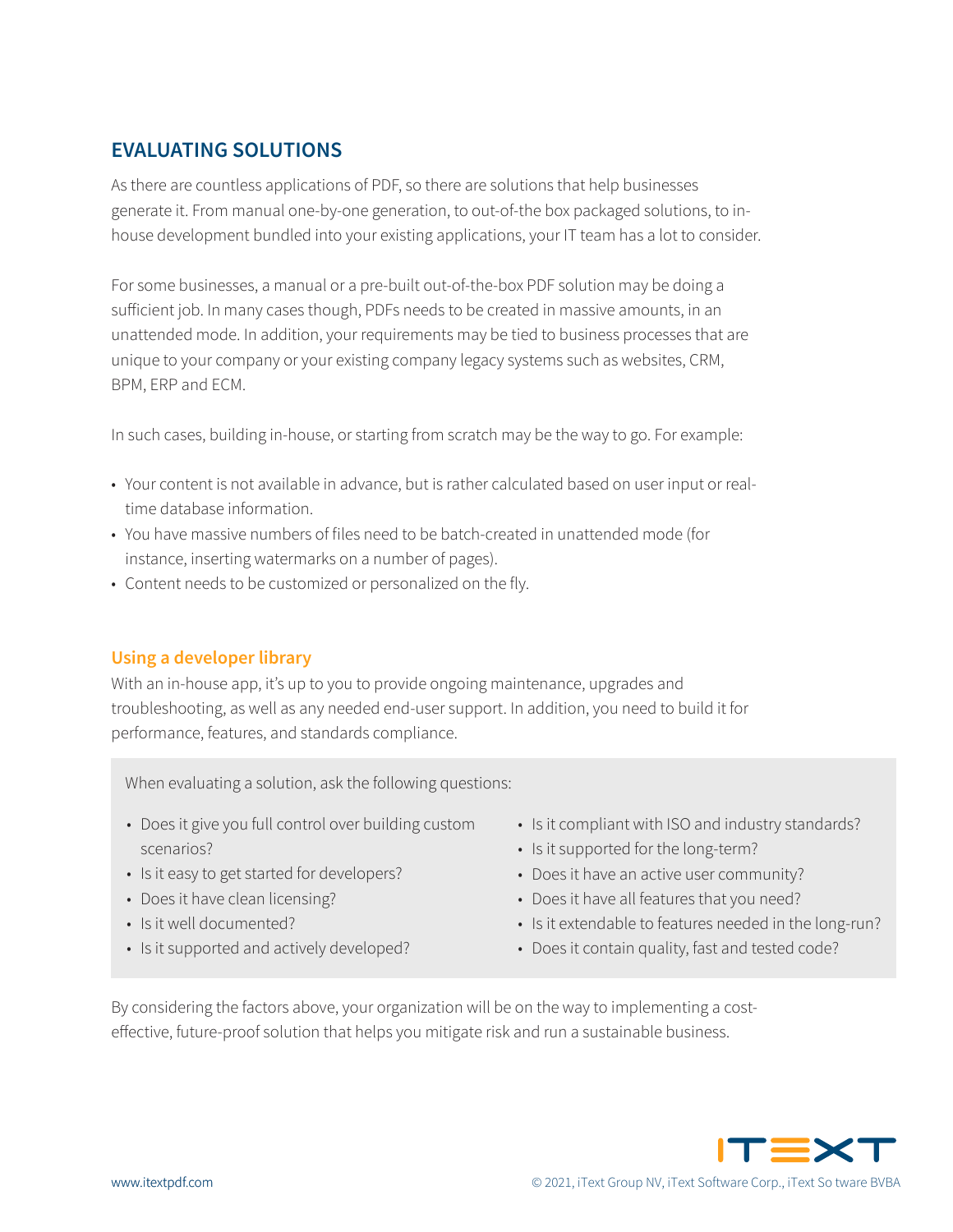#### **TAKING ACTION**

Unstructured data continues to grow exponentially across enterprise networks. Digitization is driving many organizations to re-think their document management policies related to regulatory compliance and retention (risk mitigation). Knowing the company's strategic goals, coupled with tactical knowledge of the most up-to-date capabilities of PDF, will lead to a future-proof solution for archiving, search, usability and compliance.

Therefore, the duty of a business, IT or a dedicated records professional will be in establishing a well-structured PDF that stays optimized for processing regardless of how the technology and platforms around it change over time. As the PDF format continues to evolve and its usage grows in importance and complexity, the demand for sophisticated tools for business will increase as well.